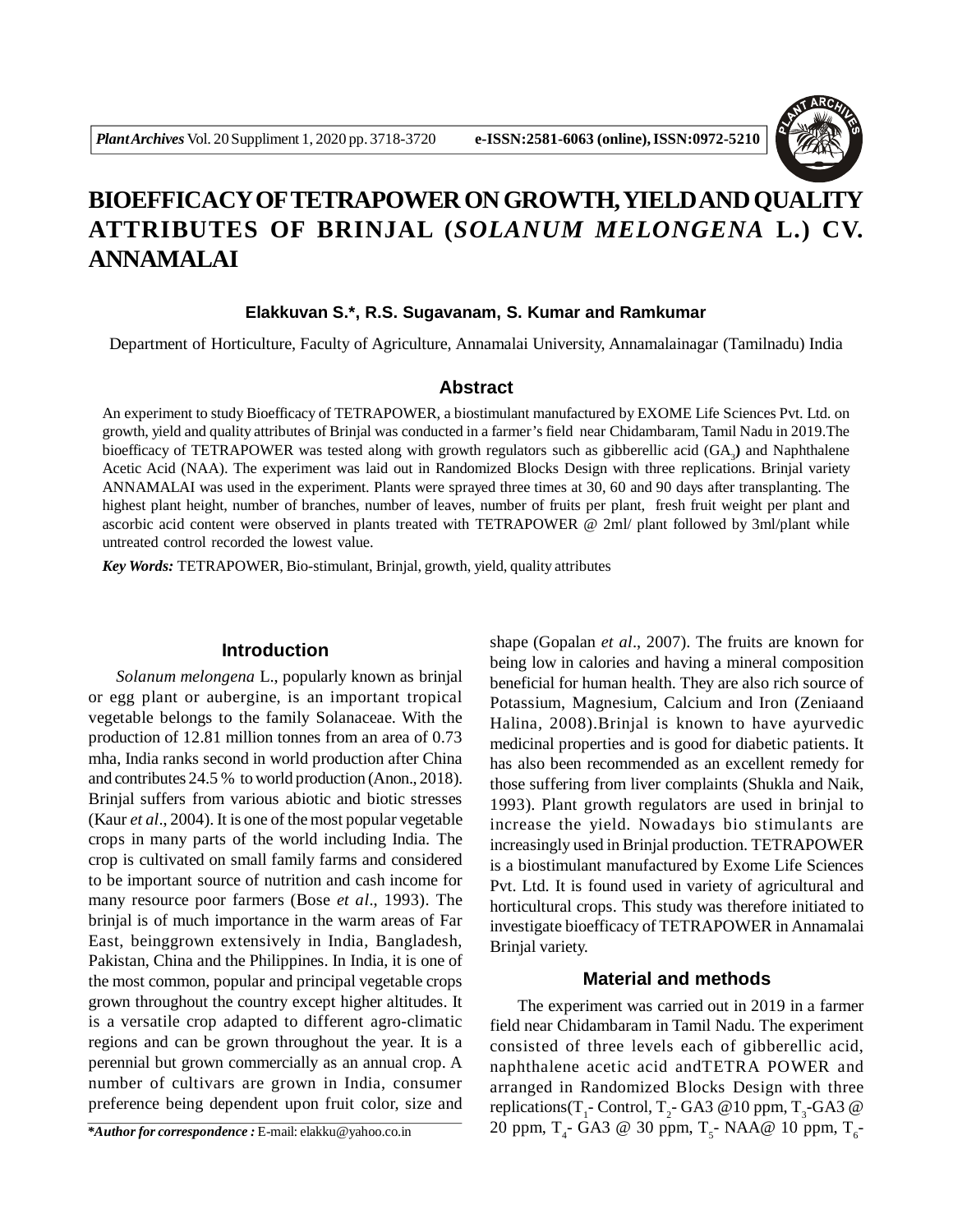$NAA@ 20 ppm, T<sub>7</sub> NAA @ 30 ppm, T<sub>8</sub>$ TETRAPOWER @ 1ml/l., T $_{\circ}$ -TETRAPOWER @ 2ml/ l. T10- TETRAPOWER @ 3ml/l. The solution was poured into Knapsack sprayer and was directly sprayed on the plants three times at 30, 60 and 90 days after transplanting. Spraying was performed early in the morning to avoid rapid drying of the spray solution, due to transpiration. Data were collected from selected plants in the rows. The collected data includes average plant height (cm), number of leaves/plant, number of branches/ plant, number of fruits/plant, fresh fruit weight (kg/plant), Ascorbic acid (mg/100g). The data was analyzed using analysis of variance (ANOVA) by software and mean separation was carried out at 5% probability level.

#### **Results and discussion**

#### **Plant Height (cm)**

Plant height at 30 DAT was the highest in  $T<sub>9</sub> (37.63)$ cm) followed by  $T_{10}$  (34.42 cm) and was the lowest in control (20.10 cm). The plant height at 60 DAT was maximum in  $T<sub>9</sub>$  (52.07 cm) followed by  $T<sub>10</sub>$  (48.75 cm) and minimum in control (34.24 cm). At 90 DAT, the highest plant height was reported in  $T_{9}$  (74.27 cm) followed by  $T_{10}$  (69.10 cm) and the lowest in control (46.73). Tetrapower might promotes the activity of xyloglucan endotransglycosylase (XET) which cause loosening of cell wall and increase in cell permeability (Saptari and Dawi 2013). This result is similar to findings in brinjal by Meena and Dhaka (2003).

## **Number of leaves**

At 30 DAT, maximum number of leaves was found in  $T_{9}(22.46)$  followed by  $T_{10}$  (21.58) and minimum in control (16.31). Number of leaves at 60 DAT was

**Table 1:** Bio efficacy of plant growth regulators and Tetrapower on growth parameters at different stages in Brinjal.

| Treatments        | Plant Height (cm) |       |       | No. of leaves/<br>plant |       |       | No. of branches<br>/plant |       |       |
|-------------------|-------------------|-------|-------|-------------------------|-------|-------|---------------------------|-------|-------|
|                   | 30DAT             | 60DAT | 90DAT | 30DAT                   | 60DAT | 90DAT | 30DAT                     | 60DAT | 90DAT |
| T                 | 20.10             | 34.24 | 46.73 | 16.31                   | 41.53 | 70.14 | 4.60                      | 11.38 | 17.36 |
| $\mathrm{T}_2$    | 21.89             | 36.05 | 49.51 | 16.95                   | 42.80 | 72.50 | 5.08                      | 12.56 | 18.22 |
| $T_{3}$           | 23.67             | 37.88 | 52.30 | 17.59                   | 43.88 | 74.86 | 5.55                      | 13.75 | 19.09 |
| $T_4$             | 25.45             | 39.69 | 55.09 | 18.26                   | 44.99 | 77.21 | 6.02                      | 14.96 | 19.95 |
| $T_{\frac{5}{5}}$ | 27.26             | 41.49 | 57.88 | 18.92                   | 46.08 | 79.59 | 6.50                      | 16.12 | 20.83 |
| $T_{6}$           | 29.06             | 43.30 | 60.66 | 19.55                   | 47.17 | 81.95 | 6.98                      | 17.33 | 21.72 |
| $T_{7}$           | 30.84             | 45.10 | 63.47 | 20.20                   | 48.29 | 84.31 | 7.44                      | 18.55 | 22.61 |
| $T_{\rm 8}$       | 32.62             | 46.95 | 66.28 | 20.88                   | 49.39 | 86.68 | 7.92                      | 19.78 | 23.47 |
| $T_{9}$           | 37.63             | 52.07 | 74.27 | 22.46                   | 52.18 | 93.46 | 8.90                      | 22.90 | 25.80 |
| $\bar{T}_{10}$    | 34.42             | 48.75 | 69.10 | 21.58                   | 50.55 | 89.09 | 8.37                      | 20.95 | 24.92 |
| S. Ed             | 0.87              | 0.89  | 1.37  | 0.31                    | 0.53  | 1.17  | 0.23                      | 0.58  | 0.41  |
| CD(5%)            | 1.75              | 1.78  | 2.75  | 0.61                    | 1.07  | 2.33  | 0.44                      | 1.15  | 0.84  |

maximum in  $T<sub>9</sub>(52.18)$  followed by  $T<sub>10</sub>(50.55)$  and minimum in control (41.53). At 90 DAT, maximum number of leaves was observed in T<sub>9</sub>(93.46) followed by T<sub>10</sub> (89.09) and minimum was found in control (70.14). Similar result was reported in tomato by Gabal*et al.* (1999).

#### **Number of branches**

The number of branches at 30 DAT was the highest in  $T<sub>9</sub>$  (8.90) followed by  $T<sub>10</sub>(8.37)$  and lowest in control (4.60). At 60 DAT, maximum number of branches was found in  $T_{9}$  (22.90) followed by  $T_{10}$  (20.95) and minimum in control (11.38). Number of branches at 90 DAT was maximum in  $T<sub>9</sub>$  (25.80) followed by  $T<sub>10</sub>$ (24.92) and minimum in control (17.36). Similar result was found in chilli by Gollagi (1999) and tomato by Mehta *et al*. (1989).

### **Number of fruits**

Maximum number of fruits/plant was found in  $T_{\text{o}}$ (14.86) followed by  $T_{10}(14.09)$  and minimum in control (9.31). Exogenous supply of Tetrapower at critical stages of flowering and fertilization, ovary formation, fruit and seed development period etc. may enhance source to sink relationship, accumulation of photosynthates and efficient utilization of food reserves for the development of fruit. These results are supported by the findings of Mehta *et al*. (1989) in chilli.

### **Fruit weight per plant**

Maximum fresh fruit weight/plant (kg) was found in  $T<sub>9</sub>$  (3.66 kg) followed by  $T<sub>10</sub>$  (3.40 kg) and minimum in control (1.26 kg). The brinjal plants exhibited improvements in relation to growth, sustainable health and enhancement in flowering & fruit parameters in such a coordinated manners for collective contribution toward the higher weight of fruit. These results are in conformity

> with reported findings of Sumiati(1987) and Edison (1991) in tomato and Pampapathy and Rao (1975) in brinjal.

#### **Ascorbic acid**

Ascorbic acid content of the fruit was the highest in  $T<sub>9</sub>$  (12.39 mg) followed by  $T_{10}$  (12.24 mg) and was the lowest in the control (10.98) . The maximum content of ascorbic acid with Tetrapower treatment might be either due to encouragement of biosynthesis of ascorbic acid or protection of synthesized ascorbic acid from oxidation through the enzyme ascorbic acid oxidase. Similar results were obtained for Gibberellic Acid treatment by Saptari and Dewi(2013) and Chattopadhyay and Sen (1974) and Desai *et al*. (1993) in chilli.